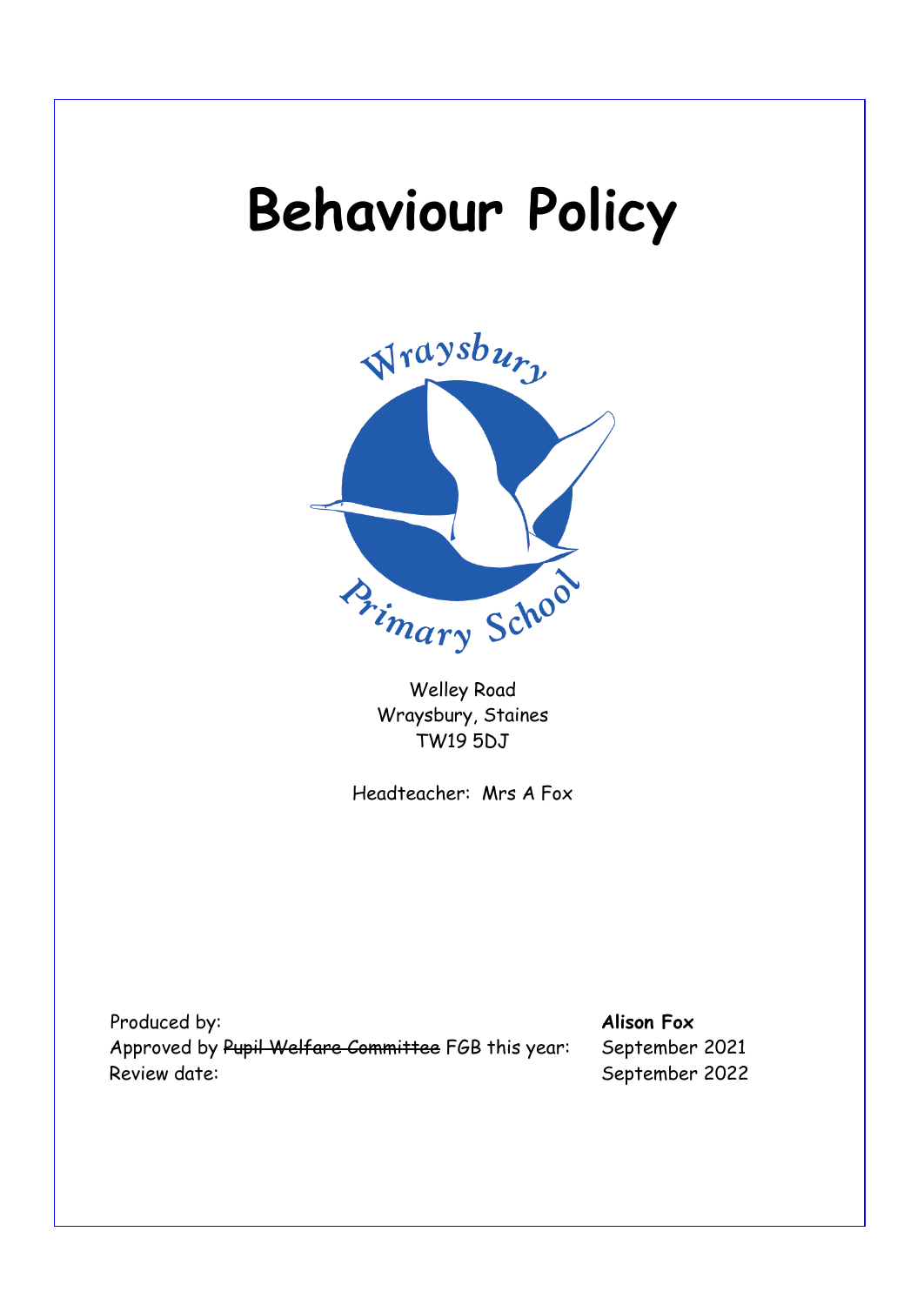# **Behaviour Policy**

# **Principles**

Wraysbury Primary School is committed to creating an environment where exemplary behaviour is at the heart of productive learning. Everyone is expected to maintain the highest standards of personal conduct, to accept responsibility for their behaviour and encourage others to do the same. As members of our community, we adhere to the **behaviour principles** of being**: 'Respectful, Ready, and Safe.'**

# **At Wraysbury Primary we aim to:**

- Provide a safe, comfortable and caring environment where optimum learning takes place
- Provide clear guidance for children, staff and parents of expected levels of behaviour
- Use a consistent and calm approach
- Ensure all adults take responsibility for managing behaviour and follow-up incidents personally
- Ensure all adults use consistent language to promote positive behaviour and
- Use restorative approaches alongside consequences

# **Purpose of the behaviour policy**

To provide simple, practical procedures for staff and children that:

- Foster the belief that there are no 'bad' children, just 'bad choices'
- Encourage children to recognise that they can and should make 'good' choices
- Recognise individual behavioural norms and respond appropriately
- Promote self-esteem and self-discipline
- Teach appropriate behaviour through positive intervention

# **All staff must:**

- Take time to welcome children at the start of the day
- Actively seek out children making good behaviour choices
- Use positive praise, phone calls/texts/notes home and certificates/stickers
- Always pick up on children who are failing to meet expectations
- Always redirect children by referring to the behaviour principles **Be Ready, Be Respectful and Be Safe** alongside the "Wraysbury Rules'

## **The Headteacher and The Senior Leadership Team must:**

- Be a visible presence around the school
- Regularly celebrate staff and children whose efforts go above and beyond expectations
- Encourage use of positive praise, phone calls/texts/notes home and certificates/stickers
- Ensure staff training needs are identified and met
- Use behaviour records to target and assess interventions
- Support staff in managing children with more complex or challenging behaviours
- Engage parents in the support of their child's behaviour
- Engage the support of the borough and Professionals to support a child and their family

# **Parents and Carers must:**

- Be aware of the appropriate behaviour expected in all situations
- Encourage self-discipline and independence
- Model expected behaviour to their children
- Support the school rules, expectations and consequences, and ensure that their child understands them.
- Form a good relationship with the school thereby achieving a common aim
- Show respect to the school staff and members of the school community at all times.

## **Members of staff who manage behaviour well:**

Deliberately and persistently catch children doing the right thing and praise them in front of others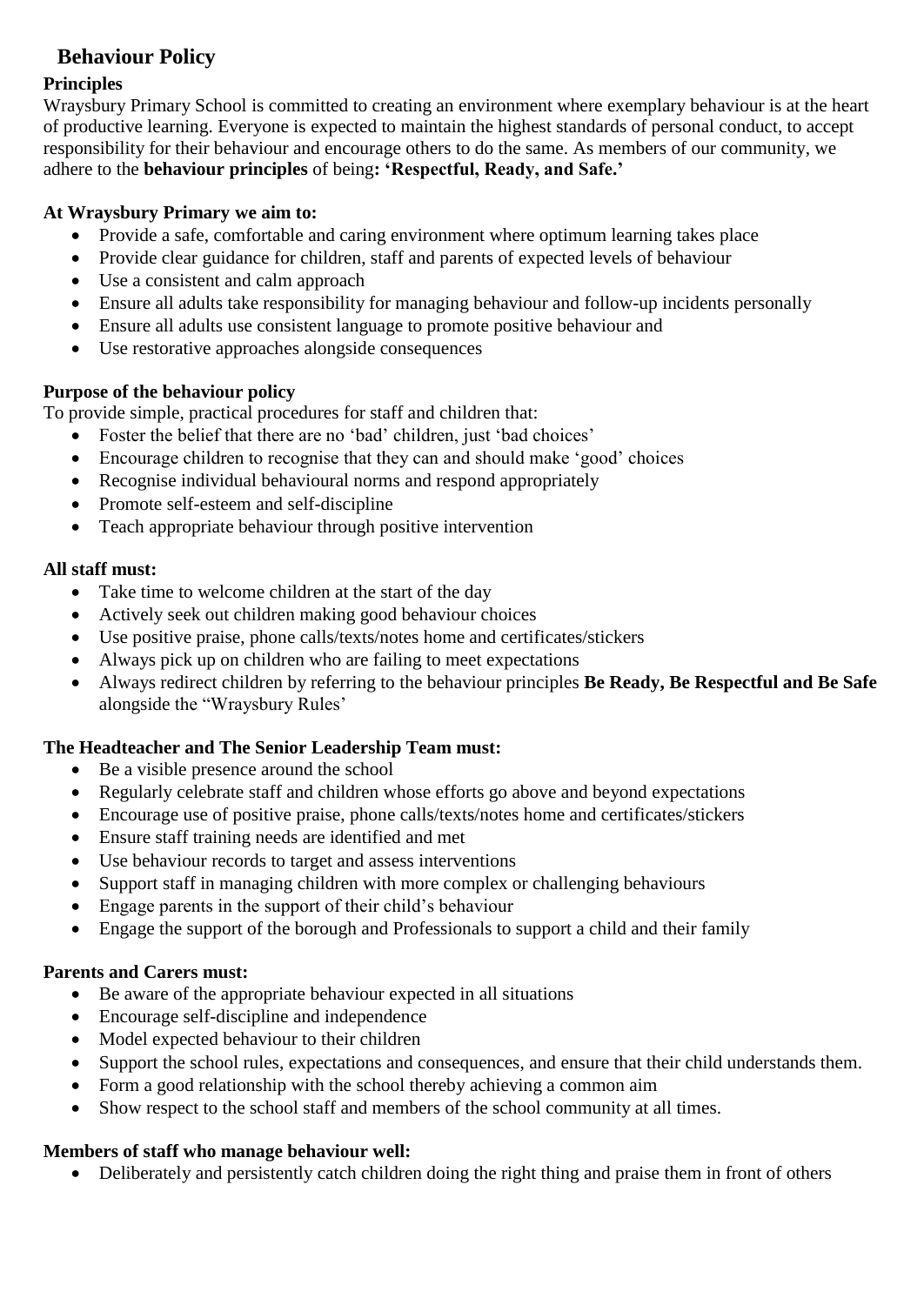- Know their classes well and develop positive relationships with all children
- Relentlessly work to build mutual respect
- Remain calm and keep their emotion for when it is most appreciated by children
- Demonstrate unconditional care and compassion

# **Children want teachers to:**

- Give them a 'fresh start' every lesson
- Help them learn and feel confident
- Be just and fair
- Have a sense of humour

# **Behaviour for Learning**

**Wraysbury Primary School principles: 'Be Ready, Be Respectful and Be Safe' Wraysbury School Rules:**

 **W** ork hard

- **R** espect others
- **A** lways listen
- **Y** our manners matter
- **S** mart uniform
- **B** e honest
- **U** se equipment sensibly
- **R** emember to be kind
- **Y** ou are special to everyone

We recognise that a clear structure of predictable outcomes has the best impact on behaviour. Our policy sets out the principles, the rules, relentless routines and visible consistencies that all children and staff follow. It is based on the work of Paul Dix and his book 'When the adults change, everything changes'. Good behaviour is recognised sincerely rather than just rewarded. Children are praised publicly and reminded in private.

The school has 3 over arching principles **'Be Ready, Be Respectful and Be Safe'** which can be applied to a variety of situations and are taught and modelled explicitly, **alongside the Wraysbury Rules acronym.**

We also understand that for some children following our behaviour expectations are beyond their developmental level. In this case, these children will have bespoke "Wellbeing Support Plans" or "Behaviour Support Plans" which may include rewards to reinforce positive behaviour as well as consequences. We are mindful that for some children our expectations are different from those they may experience elsewhere so our rules are presented as The Wraysbury Way (what is expected when they are in the care of the school).

| <b>Our Principles</b>                      | <b>Visible Consistencies</b>                                                                                                                                                                                                                                                                                                                       | <b>Over and Above Recognition</b>                                                                                                                                                                                                                                            |
|--------------------------------------------|----------------------------------------------------------------------------------------------------------------------------------------------------------------------------------------------------------------------------------------------------------------------------------------------------------------------------------------------------|------------------------------------------------------------------------------------------------------------------------------------------------------------------------------------------------------------------------------------------------------------------------------|
| 1. Be Ready<br>Be Respectful<br>3. Be Safe | 1. Daily meet and greet<br>2. Persistently catching children doing the<br>right thing<br>3. Picking up on children who are failing<br>to meet expectations<br>4. Accompanying children to the<br>playground/door at the end of every day<br>to say goodbye<br>5. Praising in public (PIP), Reminding in<br>private (RIP)<br>6. Consistent language | 1. Recognition boards<br>2. Certificates<br>3. Stickers<br>4. Phone call home<br>5. Verbal praise<br>6. Notes home/catching parents<br>7. SLT praise<br>8. Class Rewards<br><b>9.</b> Show work to another adults<br>10. Star of the week/HT<br>award/Teacher or Phase award |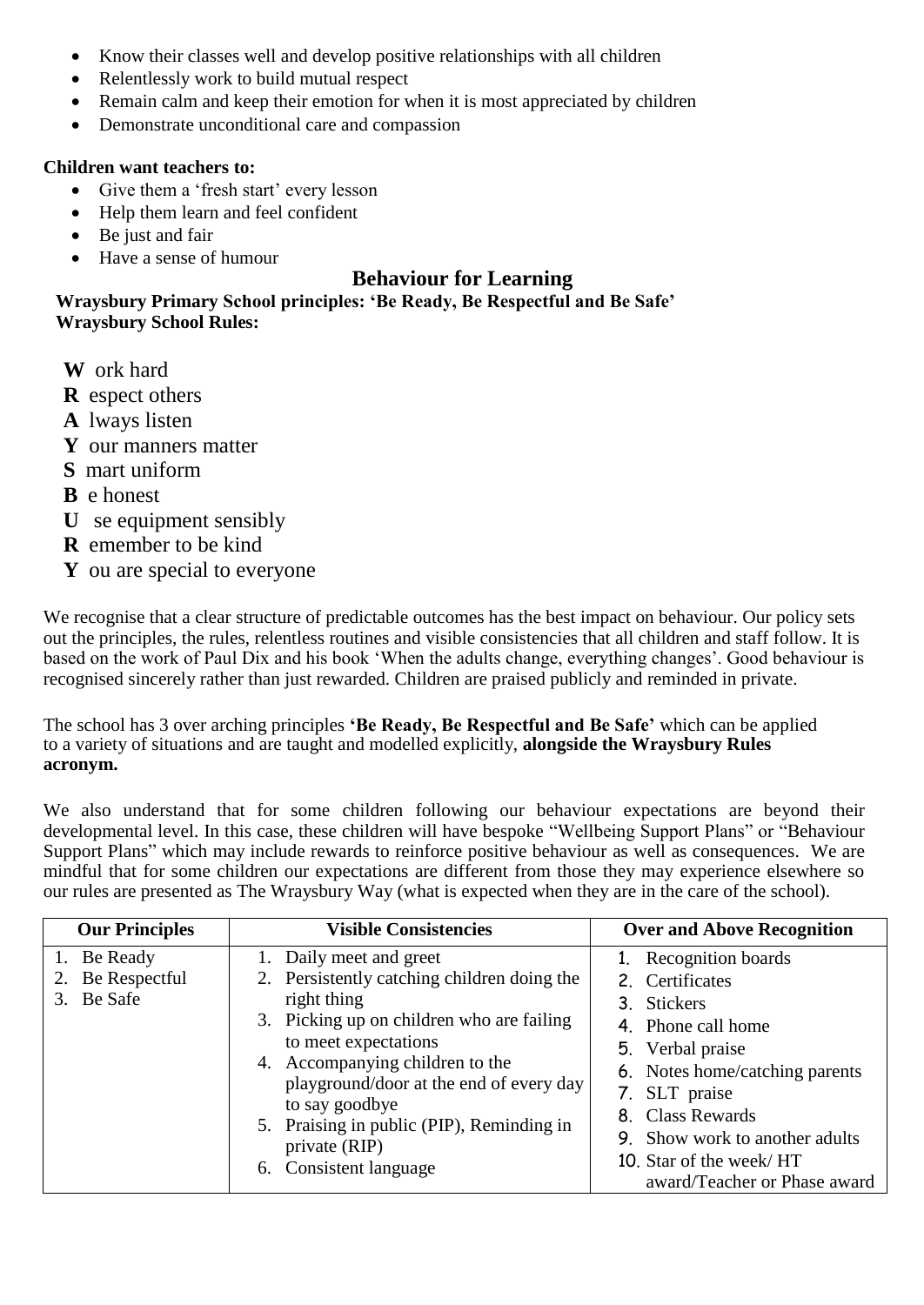|  | 11. Recommendation to HT for Hot<br>Chocolate Friday or Ice Cream<br>Friday<br>12. End of the School Year awards |
|--|------------------------------------------------------------------------------------------------------------------|
|  |                                                                                                                  |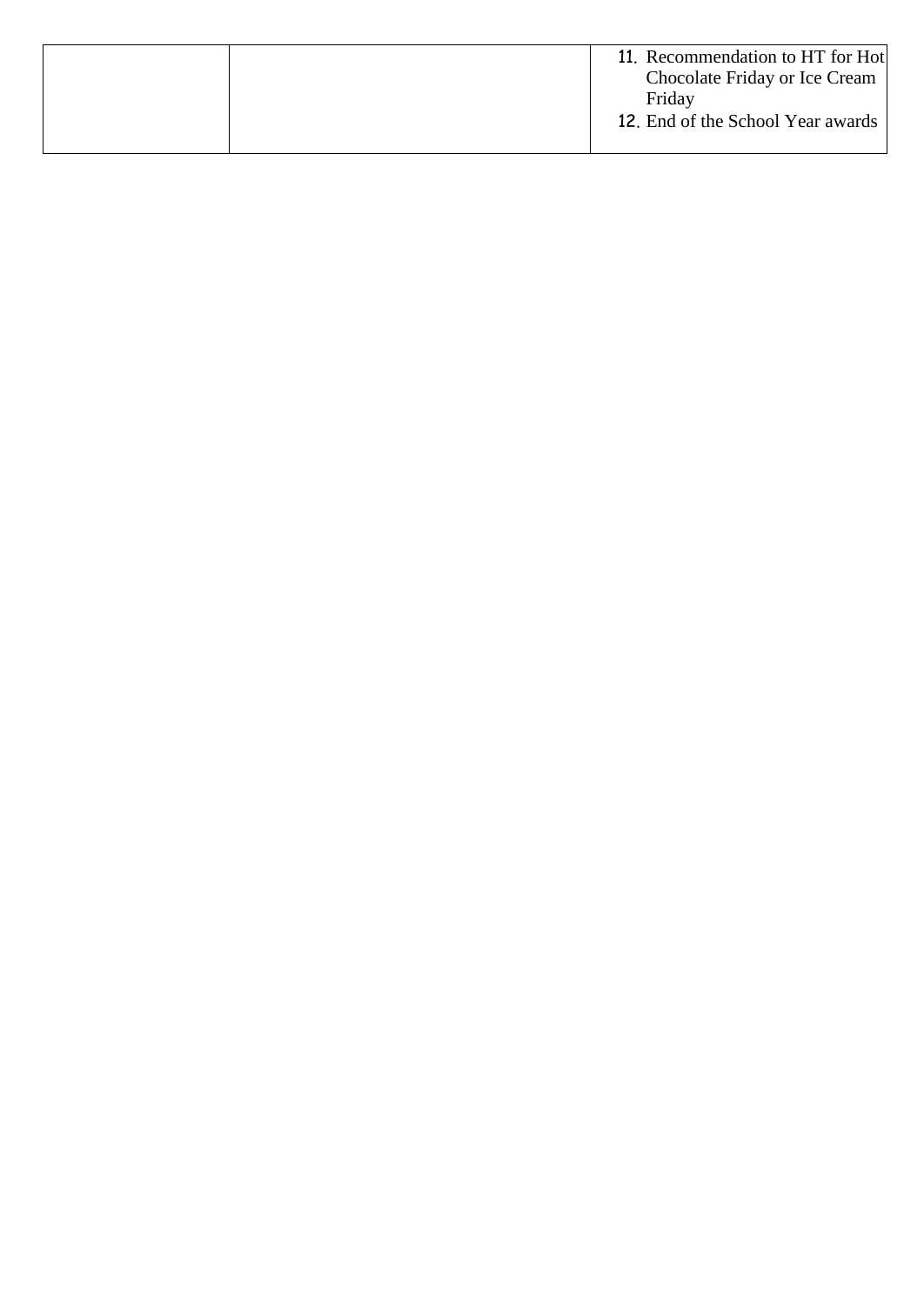| Stepped boundaries across one lesson/activity for behaviours that are not serious incidents - |                                                                                                                                                                                                                                                                                                                                                                                                                                                                                                                                                                              |  |
|-----------------------------------------------------------------------------------------------|------------------------------------------------------------------------------------------------------------------------------------------------------------------------------------------------------------------------------------------------------------------------------------------------------------------------------------------------------------------------------------------------------------------------------------------------------------------------------------------------------------------------------------------------------------------------------|--|
| Gentle Approach, use child's name, child level, eye contact, deliver message                  |                                                                                                                                                                                                                                                                                                                                                                                                                                                                                                                                                                              |  |
| 1. REMINDER                                                                                   | I noticed you chose to<br>This is a REMINDER that we need to be (Ready, Respectful, Safe)<br>You now have the chance to make a better choice<br>Thank you for listening                                                                                                                                                                                                                                                                                                                                                                                                      |  |
| WARNING<br>2.                                                                                 | I noticed you chose to<br>This is the second time I have spoken to you.<br>If you choose to break the rules again you will leave me no choice but to ask you to,<br>(work at another table/work in another classroom / go to the quiet area etc<br>. )<br>behaviour)? That is the behaviour I expect from you. Think carefully. I know that you can<br>make good choices. Thank you for listening / I'm glad we had this conversation.<br>OR.<br>You need to speak to me for two minutes after the lesson. At the end of the lesson the<br>child is given the above warning. |  |
| TIME OUT/<br>3.<br><b>CONSEQUENCE</b>                                                         | I noticed you chose to<br>another table etc)<br>Playground: You need to (Stand by other staff member/me / Sit on the picnic<br>bench)<br><b>OR</b><br>I will speak to you in two minutes. Give the time out or consequence.<br>*The child's behaviour is not described to another adult in front of the child*                                                                                                                                                                                                                                                               |  |
| 4. FOLLOW UP -<br><b>REPAIR &amp;</b><br><b>RESTORE</b>                                       | 5. What happened? (Neutral, dispassionate language.)<br>6. What were you feeling at the time?<br>7. What have you felt since?<br>8. How did this make people feel?<br>9. Who has been affected? What should we do to put things right? How can we do<br>things differently?<br>*It's not the severity of the sanction, it's the certainty that this follow up will take place that is important.                                                                                                                                                                             |  |

More serious behaviour can include:

- Being extremely physical and hurting another child (such as kicking, shoving, punching or biting)
- Verbally provoking another child
- Swearing
- Being extremely rude and disrespectful to adults
- Damaging school property or that of our neighbours
- Absconding from adult supervision.

These incidents will not result in a reminder or a warning but will incur time out in the form of a Break detention or full Break and Lunchtime detention as well as a formal letter home/into the child's file. The reparative conversation will take place and parents will be contacted.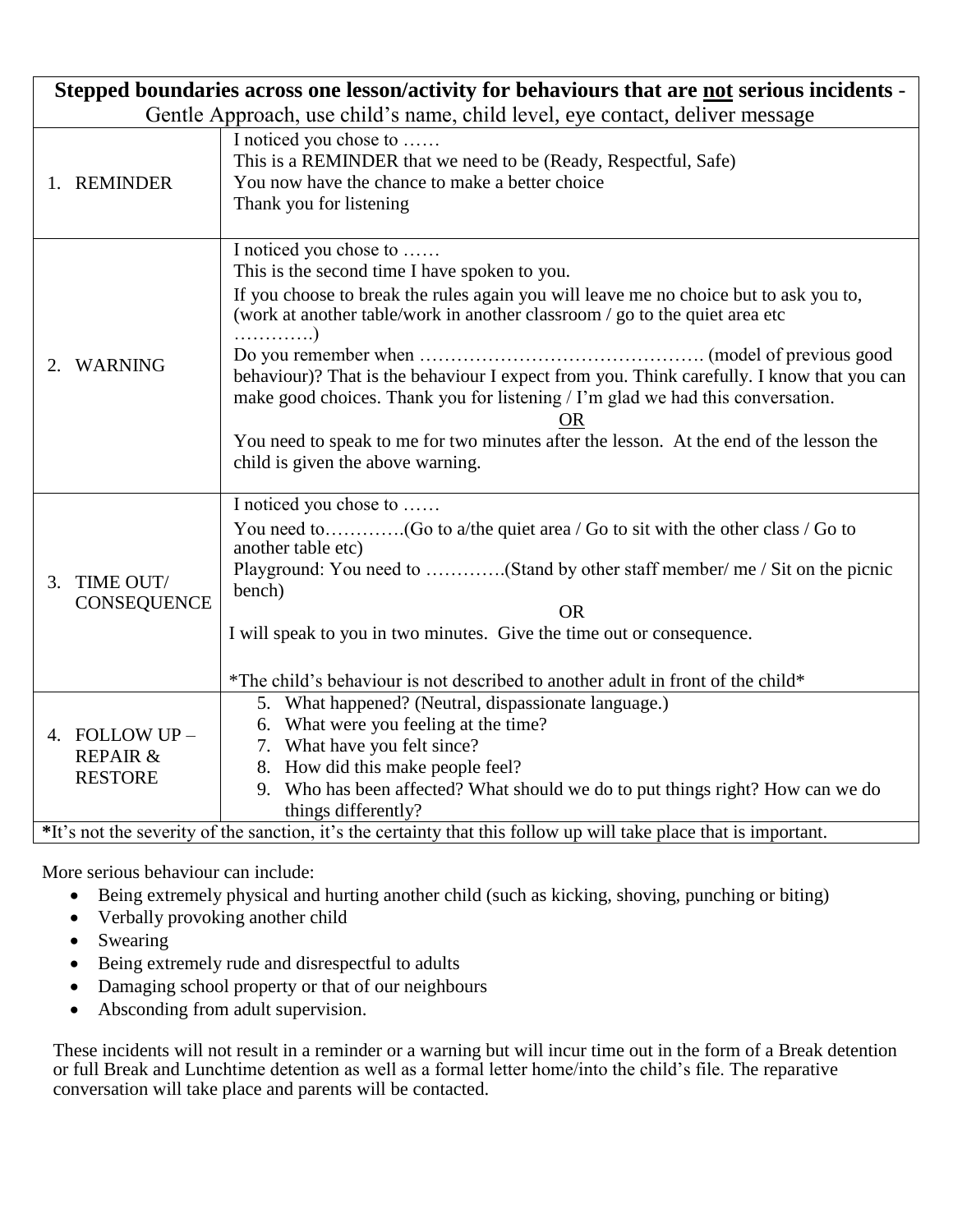**The school will record all serious behaviour incidents using a Serious Incident Form. The form will be completed briefly and then passed to a member of SLT for full investigation and action. The incident will be recorded in the Behaviour Log**

# **Sanctions/Consequences**

#### **Sanctions/Consequences** *should*

- 1. Make it clear that unacceptable behaviour affects others and is taken seriously
- 2. Not apply to a whole group for the activities of individuals.
- 3. Be consistently applied by all staff to help to ensure that children and staff feel supported and secure

#### **Sanctions/Consequences need to be in proportion to the action**

It should also be made very clear that it is the behaviour that is unacceptable, and any sanction should address this, not be made personal to the child.

#### **Adult Strategies to Develop Excellent Behaviour**

IDENITIFY the behaviour we expect Explicitly TEACH behaviour MODEL the behaviour we expect PRACTISE behaviour NOTICE excellent behaviour CREATE conditions for excellent behaviour

#### **Language around Behaviour**

At Wraysbury Primary School, we understand that a common and consistent use of language around behaviour is essential in creating clear boundaries to learn how to behave. Phrases such as 'kicked off' or 'screaming fit' are unhelpful in these instances and we should remain professional and calm at all times. Conversations should follow a script and behaviours should be discussed as the behaviours they are, and not be personal to the child. Conversations around behaviour should be conducted, in the first instance, by the staff member taking the class/ group. More serious incidents or reoccurring minor incidents are logged in the Behaviour Log.

## **BEHAVIOUR PATHWAY**

Reminder Warning Time Out/Consequence Follow up/Reparative Conversation *Should you feel, using your professional judgement that the behaviour is more serious, then a senior member of staff needs to be part of the Follow-up /Reparative Conversation. The guidelines below will be followed:* Sent to SMT/DHT/HT Parents phoned Parents called to school **Seclusion** Exclusion

#### **Extreme Behaviours**

Some children exhibit particular behaviours based on early childhood experiences and family circumstances. As a school we recognise that their behaviour is their way of communicating their emotions. We also understand that for some children they need to feel a level of safety before they are able to stop exhibiting extreme behaviours. Where possible, we use our most skilful staff to build relationships with each individual child. These children will have bespoke 'Wellbeing Support Plans' or "Behaviour Support Plans"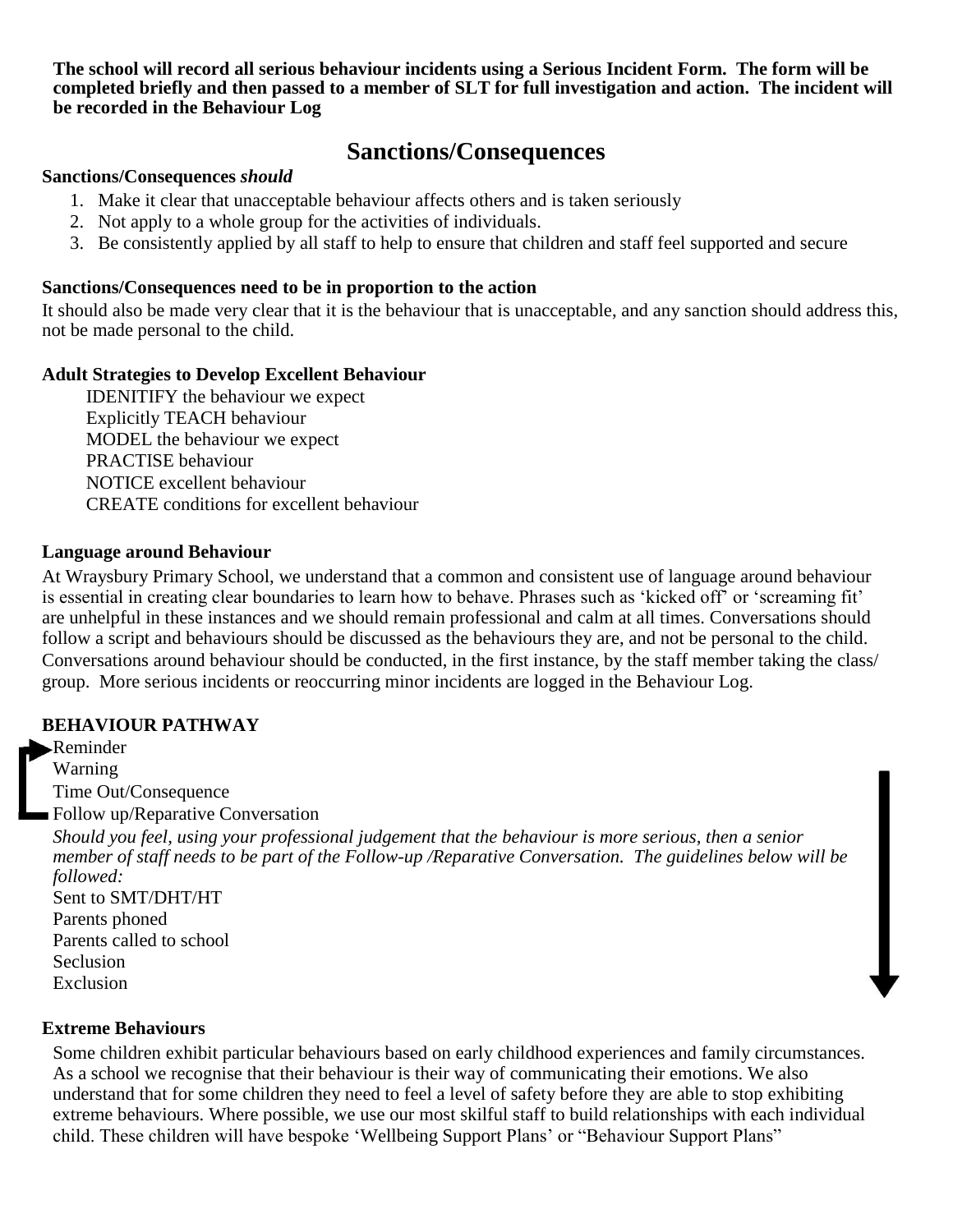When dealing with an episode of extreme behaviour, a child may need Positive handling. This will only be used as last resort. See Positive Handling Policy.

Exclusions will occur following extreme incidents at the discretion of the HT. A fixed-term exclusion will be enforced under these conditions:

- The child needs time to reflect on their behaviour
- To give the school time to create a plan which will support the child better
- The child being at home will have a positive impact on future behaviour

If these conditions are not met, other options may include a seclusion with a member of the SLT or Headteacher or involvement of outside professionals.

We understand that throughout this process, it is imperative that we explain what is happening and why it is happening to parents and arrange meetings to discuss.

#### **Physical Attacks on Adults**

At Wraysbury Primary School, we take incidents of violence toward staff very seriously. We also understand that staff are the adults in the situation and can use a 'common sense' approach to keep themselves and the child safe to manage the situation effectively. Staff can use 'reasonable measures' to protect themselves in accordance with Positive Handling Policy and should call for support if needed. Only staff who have been trained in physical restraint should restrain a child.

All staff should report physical attack incidents directly to the Headteacher or Deputy and they should be recorded on the behaviour log. We appreciate these incidents can cause distress for the adults involved, therefore all staff are entitled to take some time away from the classroom to recover their composure. In extreme cases, the member of staff may be allowed to go home by a member of SLT.

Whilst incidences of violence towards staff are wholly unacceptable and rare, we must remember that we are a nurturing school that values each child under our care. It is important for us as adults to reflect on the situation and learn from our actions. Children who attack adults may do this for several reasons but as adults we need to still show compassion and care for the child. Exclusion will only happen once we have explored several options and have created a plan around a child.

#### **Permanent Exclusion or Out Of School Transfer**

Exclusion is an extreme step and will only be taken in cases where:

- Long term misbehaviour is not responding to the strategies and the safety and learning of others is being seriously hindered.
- The pupil will be considered to have Special Educational Needs and the school is unable to meet the procedures for the child's needs
- The risk to staff and other children is too high
- The impact on staff, children and learning is too high
- Advice and support has been sought from the SEMH team at Achieving for Children.

Permanent exclusion will be a last resort and the school will endeavour to work with the family to complete a managed transfer to a more suitable setting. In all instances, what is best for the child will be at the heart of all our decisions.

#### **Beyond the School Gate**

Whilst this behaviour policy refers mainly to the behaviours of pupils within school premises, the school reserves the right to discipline beyond the school gate.